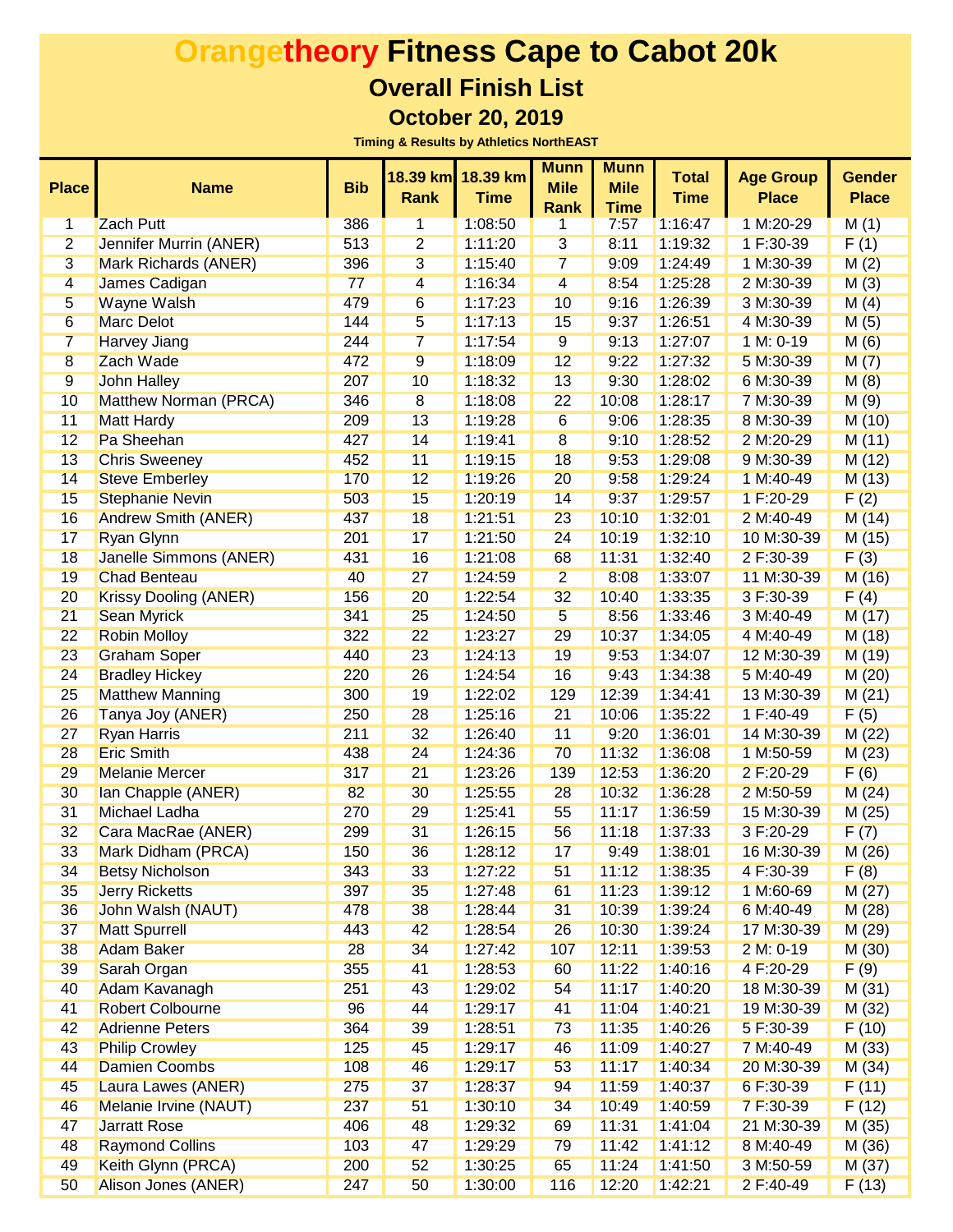|              |                              |                 |             | 18.39 km 18.39 km | <b>Munn</b> | <b>Munn</b> | <b>Total</b> | <b>Age Group</b> | <b>Gender</b> |
|--------------|------------------------------|-----------------|-------------|-------------------|-------------|-------------|--------------|------------------|---------------|
| <b>Place</b> | <b>Name</b>                  | <b>Bib</b>      | <b>Rank</b> | <b>Time</b>       | <b>Mile</b> | <b>Mile</b> | <b>Time</b>  | <b>Place</b>     | <b>Place</b>  |
|              |                              |                 |             |                   | <b>Rank</b> | <b>Time</b> |              |                  |               |
| 51           | <b>Gage Miranda</b>          | 320             | 56          | 1:31:21           | 43          | 11:05       | 1:42:26      | 22 M:30-39       | M(38)         |
| 52           | <b>Damien Pike</b>           | 368             | 58          | 1:31:49           | 33          | 10:41       | 1:42:30      | 3 M:20-29        | M (39)        |
| 53           | <b>Dale Croft</b>            | 122             | 53          | 1:30:31           | 100         | 12:04       | 1:42:35      | 23 M:30-39       | M(40)         |
| 54           | <b>Brian Ross</b>            | 408             | 54          | 1:30:41           | 92          | 11:57       | 1:42:39      | 9 M:40-49        | M(41)         |
| 55           | <b>Damien Davis</b>          | 136             | 60          | 1:32:13           | 25          | 10:29       | 1:42:43      | 24 M:30-39       | M(42)         |
| 56           | <b>Trevor Harris</b>         | 212             | 57          | 1:31:47           | 42          | 11:04       | 1:42:51      | 25 M:30-39       | M(43)         |
| 57           | <b>Michael Stone</b>         | 448             | 49          | 1:29:41           | 165         | 13:13       | 1:42:54      | 26 M:30-39       | M(44)         |
| 58           | <b>Duane Shewfelt</b>        | 510             | 55          | 1:30:42           | 127         | 12:38       | 1:43:21      | 27 M:30-39       | M(45)         |
| 59           | <b>Jeff Kelly</b>            | 254             | 64          | 1:32:51           | 30          | 10:38       | 1:43:30      | 28 M:30-39       | M(46)         |
| 60           | Miki Lee (ANER)              | 279             | 61          | 1:32:38           | 38          | 10:58       | 1:43:37      | 3 F:40-49        | F(14)         |
| 61           | Seamus O'Brien               | 350             | 63          | 1:32:42           | 37          | 10:57       | 1:43:40      | 3 M: 0-19        | M(47)         |
| 62           | <b>Gordon Delaney</b>        | 142             | 66          | 1:33:25           | 48          | 11:11       | 1:44:36      | 10 M:40-49       | M(48)         |
| 63           | <b>Brenda Sheppard</b>       | 428             | 62          | 1:32:41           | 95          | 12:00       | 1:44:42      | 1 F:50-59        | F(15)         |
| 64           | <b>Joshua Rowe</b>           | 411             | 68          | 1:33:36           | 52          | 11:15       | 1:44:52      | 29 M:30-39       | M(49)         |
| 65           | Stephanie Porter (NAUT)      | 375             | 65          | 1:33:19           | 82          | 11:46       | 1:45:05      | 4 F:40-49        | F(16)         |
| 66           | <b>Jeff Cluney (PRCA)</b>    | 93              | 69          | 1:33:43           | 67          | 11:31       | 1:45:14      | 11 M:40-49       | M(50)         |
| 67           | Mick Cutler (ANER)           | 132             | 73          | 1:34:06           | 50          | 11:12       | 1:45:18      | 12 M:40-49       | M(51)         |
| 68           | <b>Scott Taplin</b>          | 453             | 40          | 1:28:53           | 373         | 16:34       | 1:45:28      | 30 M:30-39       | M(52)         |
| 69           | <b>Trevor Harnum</b>         | 210             | 72          | 1:33:50           | 76          | 11:39       | 1:45:29      | 31 M:30-39       | M(53)         |
| 70           | <b>Karen Collins</b>         | 102             | 70          | 1:33:43           | 93          | 11:57       | 1:45:41      | 8 F:30-39        | F(17)         |
| 71           | <b>Matthew Thomey</b>        | 458             | 80          | 1:34:49           | 40          | 11:01       | 1:45:51      | 32 M:30-39       | M(54)         |
| 72           | <b>Sheldon Quinton</b>       | 388             | 59          | 1:32:09           | 205         | 13:49       | 1:45:58      | 4 M:50-59        | M(55)         |
| 73           | Michael McFatridge           | 311             | 79          | 1:34:47           | 49          | 11:12       | 1:45:59      | 4 M:20-29        | M(56)         |
| 74           | <b>William Mitchell</b>      | 321             | 74          | 1:34:13           | 87          | 11:51       | 1:46:05      | 33 M:30-39       | M(57)         |
| 75           | <b>Marcus Payne</b>          | 361             | 67          | 1:33:34           | 128         | 12:38       | 1:46:13      | 5 M:20-29        | M(58)         |
| 76           | <b>Hayley Crichton</b>       | 118             | 77          | 1:34:29           | 81          | 11:46       | 1:46:15      | 5 F:20-29        | F(18)         |
| 77           | <b>Brian Croft</b>           | 121             | 76          | 1:34:15           | 115         | 12:20       | 1:46:35      | 2 M:60-69        | M(59)         |
| 78           | <b>Andrew Dornan</b>         | 157             | 75          | 1:34:13           | 122         | 12:31       | 1:46:45      | 6 M:20-29        | M(60)         |
| 79           | <b>Sharon Wall</b>           | 475             | 81          | 1:34:49           | 97          | 12:00       | 1:46:50      | 9 F:30-39        | F(19)         |
| 80           | Janice Henstridge (PRCA)     | 219             | 85          | 1:35:45           | 47          | 11:10       | 1:46:55      | 5 F:40-49        | F(20)         |
| 81           | Chris Flanagan (ANER)        | $6\overline{6}$ | 83          | 1:35:39           | 62          | 11:23       | 1:47:02      | 5 M:50-59        | M(61)         |
| 82           | <b>Cathy Rose Jackman</b>    | 407             | 71          | 1:33:48           | 169         | 13:20       | 1:47:08      | 6 F:40-49        | F(21)         |
| 83           | <b>Charles Luther</b>        | 290             | 78          | 1:34:39           | 138         | 12:53       | 1:47:33      | 34 M:30-39       | M(62)         |
| 84           | <b>Tracy Russell</b>         | 416             | 88          | 1:35:59           | 89          | 11:54       | 1:47:54      | 6 F:20-29        | F(22)         |
| 85           | <b>Jeff Langill</b>          | 273             | 82          | 1:35:10           | 134         | 12:49       | 1:48:00      | 13 M:40-49       | M(63)         |
| 86           | <b>Brad Glynn</b>            | 199             | 92          | 1:36:15           | 85          | 11:50       | 1:48:06      | 35 M:30-39       | M(64)         |
| 87           | <b>Mathieu Doyon</b>         | 161             | 98          | 1:36:55           | 63          | 11:23       | 1:48:19      | 14 M:40-49       | M(65)         |
| 88           | <b>Chris Butler</b>          | 69              | 91          | 1:36:14           | 104         | 12:08       | 1:48:23      | 36 M:30-39       | M(66)         |
| 89           | Kelia Cadigan                | 78              | 84          | 1:35:41           | 149         | 12:59       | 1:48:40      | 7 F:20-29        | F(23)         |
| 90           | <b>Jason Mortimer</b>        | 328             | 100         | 1:37:06           | 75          | 11:38       | 1:48:44      | 15 M:40-49       | M(67)         |
| 91           | <b>Josh Cole</b>             | 98              | 97          | 1:36:53           | 91          | 11:56       | 1:48:49      | 7 M:20-29        | M(68)         |
| 92           | <b>Christopher Williams</b>  | 494             | 86          | 1:35:47           | 155         | 13:03       | 1:48:51      | 8 M:20-29        | M(69)         |
| 93           | <b>Shane Skinner</b>         | 434             | 90          | 1:36:09           | 131         | 12:43       | 1:48:52      | 9 M:20-29        | M(70)         |
| 94           | <b>Steve Cleary</b>          | 92              | 93          | 1:36:17           | 135         | 12:51       | 1:49:08      | 6 M:50-59        | M(71)         |
| 95           | David Emberley               | 169             | 96          | 1:36:52           | 119         | 12:23       | 1:49:15      | 16 M:40-49       | M(72)         |
| 96           | <b>Erik Charron (ANER)</b>   | 84              | 102         | 1:37:28           | 84          | 11:49       | 1:49:18      | 37 M:30-39       | M(73)         |
| 97           | <b>Craig Freake</b>          | 183             | 108         | 1:37:52           | 66          | 11:30       | 1:49:23      | 17 M:40-49       | M(74)         |
| 98           | <b>Perry Bonnell</b>         | 53              | 109         | 1:38:28           | 36          | 10:56       | 1:49:24      | 7 M:50-59        | M(75)         |
| 99           | <b>Carol Monsigneur</b>      | 323             | 99          | 1:37:00           | 120         | 12:28       | 1:49:29      | 2 F:50-59        | F(24)         |
| 100          | <b>Heather Clarke (MARC)</b> | 88              | 105         | 1:37:45           | 86          | 11:51       | 1:49:36      | 7 F:40-49        | F(25)         |
|              |                              |                 |             |                   |             |             |              |                  |               |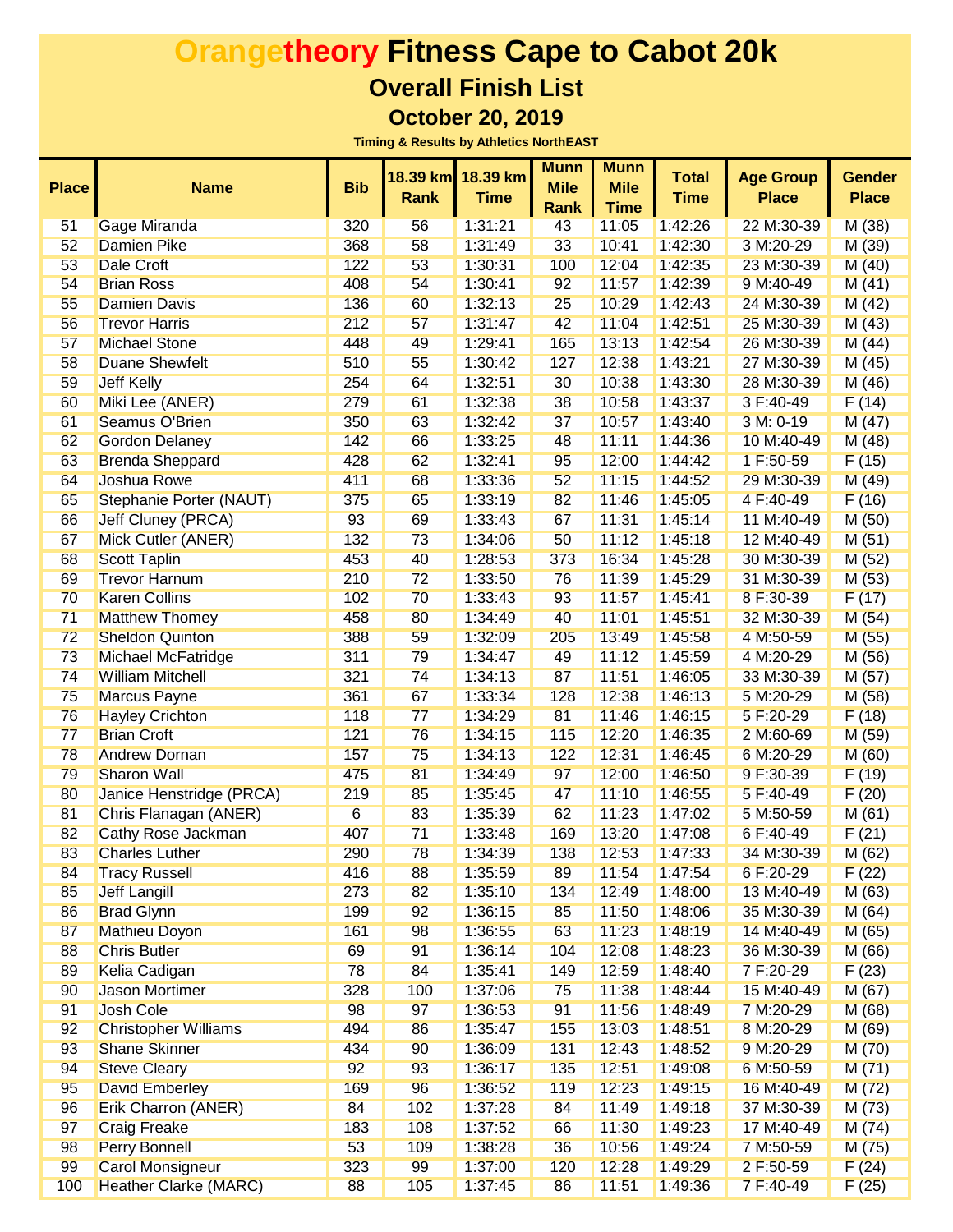| <b>Place</b> | <b>Name</b>                        | <b>Bib</b> | 18.39 km<br><b>Rank</b> | 18.39 km<br><b>Time</b> | <b>Munn</b><br><b>Mile</b> | <b>Munn</b><br><b>Mile</b> | <b>Total</b><br><b>Time</b> | <b>Age Group</b><br><b>Place</b> | <b>Gender</b><br><b>Place</b> |
|--------------|------------------------------------|------------|-------------------------|-------------------------|----------------------------|----------------------------|-----------------------------|----------------------------------|-------------------------------|
|              |                                    |            |                         |                         | <b>Rank</b>                | <b>Time</b>                |                             |                                  |                               |
| 101          | <b>Jeff Barnes (ANER)</b>          | 1          | 89                      | 1:36:04                 | 186                        | 13:33                      | 1:49:38                     | 8 M:50-59                        | M(76)                         |
| 102          | <b>Terry Gulliford</b>             | 206        | 106                     | 1:37:46                 | 102                        | 12:07                      | 1:49:54                     | 18 M:40-49                       | M(77)                         |
| 103          | <b>Kevin Power</b>                 | 379        | 104                     | 1:37:32                 | 118                        | 12:22                      | 1:49:55                     | 19 M:40-49                       | M(78)                         |
| 104          | <b>Kyle Rees</b>                   | 393        | 87                      | 1:35:59                 | 220                        | 14:00                      | 1:49:59                     | 38 M:30-39                       | M(79)                         |
| 105          | Amanda Tippett (PRCA)              | 512        | 107                     | 1:37:49                 | 109                        | 12:12                      | 1:50:01                     | 8 F:40-49                        | F(26)                         |
| 106          | James Leblanc                      | 277        | 94                      | 1:36:32                 | 187                        | 13:34                      | 1:50:06                     | 39 M:30-39                       | M(80)                         |
| 107          | <b>Craig Ennis</b>                 | 171        | 113                     | 1:38:41                 | 74                         | 11:36                      | 1:50:18                     | 20 M:40-49                       | M(81)                         |
| 108          | <b>Melanie Culleton</b>            | 126        | 95                      | 1:36:49                 | 190                        | 13:36                      | 1:50:25                     | 10 F:30-39                       | F(27)                         |
| 109          | <b>Amy Adams</b>                   | 16         | 111                     | 1:38:35                 | 90                         | 11:54                      | 1:50:30                     | 9 F:40-49                        | F(28)                         |
| 110          | <b>Jared Rypkema</b>               | 419        | 121                     | 1:39:11                 | 71                         | 11:32                      | 1:50:44                     | 21 M:40-49                       | M(82)                         |
| 111          | Sandra Pope                        | 372        | 114                     | 1:38:45                 | 96                         | 12:00                      | 1:50:45                     | 10 F:40-49                       | F(29)                         |
| 112          | <b>John Cook</b>                   | 106        | 118                     | 1:39:01                 | 80                         | 11:46                      | 1:50:47                     | 22 M:40-49                       | M(83)                         |
| 113          | <b>Jeff Vaters</b>                 | 466        | 124                     | 1:39:28                 | 58                         | 11:20                      | 1:50:49                     | 23 M:40-49                       | M(84)                         |
| 114          | <b>Heather Jones</b>               | 248        | 115                     | 1:38:48                 | 98                         | 12:01                      | 1:50:49                     | 11 F:40-49                       | F(30)                         |
| 115          | <b>Joan Hartery (ANER)</b>         | 214        | 110                     | 1:38:33                 | 114                        | 12:18                      | 1:50:52                     | 1 F:60-69                        | F(31)                         |
| 116          | Don Welsh                          | 505        | 122                     | 1:39:28                 | 64                         | 11:24                      | 1:50:52                     | 3 M:60-69                        | M(85)                         |
| 117          | Julianna Marshall                  | 303        | 126                     | 1:39:37                 | 57                         | 11:18                      | 1:50:56                     | 11 F:30-39                       | F(32)                         |
| 118          | <b>Jody Beckett O'Leary (PRCA)</b> | 37         | 112                     | 1:38:40                 | 112                        | 12:16                      | 1:50:56                     | 12 F:40-49                       | F(33)                         |
| 119          | <b>Richard Martin</b>              | 306        | 130                     | 1:39:54                 | 44                         | 11:08                      | 1:51:02                     | 24 M:40-49                       | M(86)                         |
| 120          | <b>Proton Rahman</b>               | 389        | 125                     | 1:39:30                 | 72                         | 11:35                      | 1:51:05                     | 9 M:50-59                        | M(87)                         |
| 121          | <b>Michael Deroche</b>             | 146        | 101                     | 1:37:22                 | 198                        | 13:44                      | 1:51:06                     | 4 M:60-69                        | M(88)                         |
| 122          | <b>Adam Walsh</b>                  | 476        | 119                     | 1:39:04                 | 105                        | 12:09                      | 1:51:14                     | 40 M:30-39                       | M (89)                        |
| 123          | Andrea Duguid (SARC)               | 165        | 120                     | 1:39:04                 | 123                        | 12:34                      | 1:51:39                     | 13 F:40-49                       | F(34)                         |
| 124          | <b>Zach Vaters</b>                 | 467        | 129                     | 1:39:43                 | 103                        | 12:08                      | 1:51:51                     | 10 M:20-29                       | M (90)                        |
| 125          | Kirstian Gibson (PRCA)             | 193        | 123                     | 1:39:28                 | 121                        | 12:30                      | 1:51:58                     | 8 F:20-29                        | F(35)                         |
| 126          | <b>Patrick Wilson</b>              | 496        | 117                     | 1:38:57                 | 154                        | 13:03                      | 1:52:00                     | 25 M:40-49                       | M(91)                         |
| 127          | <b>Jay Dacosta</b>                 | 133        | 116                     | 1:38:57                 | 158                        | 13:04                      | 1:52:01                     | 10 M:50-59                       | M(92)                         |
| 128          | Joe Greene (ANER)                  | 204        | 131                     | 1:40:17                 | 83                         | 11:47                      | 1:52:04                     | 26 M:40-49                       | M (93)                        |
| 129          | <b>Cliff Gaetz</b>                 | 188        | 139                     | 1:41:26                 | 35                         | 10:49                      | 1:52:16                     | 27 M:40-49                       | M(94)                         |
| 130          | <b>Heather Bungay</b>              | 65         | 127                     | 1:39:40                 | 141                        | 12:55                      | 1:52:35                     | 14 F:40-49                       | F(36)                         |
| 131          | <b>Nancy Douglas</b>               | 158        | 128                     | 1:39:40                 | 140                        | 12:54                      | 1:52:35                     | 15 F:40-49                       | F(37)                         |
| 132          | <b>Derek McDonald</b>              | 310        | 103                     | 1:37:32                 | 309                        | 15:12                      | 1:52:44                     | 41 M:30-39                       | M (95)                        |
| 133          | <b>Jillian Butt</b>                | 72         | 138                     | 1:41:25                 | 59                         | 11:21                      | 1:52:47                     | 12 F:30-39                       | F(38)                         |
| 134          | <b>Percy Delaney</b>               | 143        | 132                     | 1:40:49                 | 111                        | 12:13                      | 1:53:03                     | 11 M:50-59                       | M (96)                        |
| 135          | <b>Nick Hart</b>                   | 213        | 141                     | 1:41:38                 | 77                         | 11:40                      | 1:53:18                     | 11 M:20-29                       | M (97)                        |
| 136          | <b>Franc Arraial</b>               | 25         | 143                     | 1:41:48                 | 78                         | 11:40                      | 1:53:29                     | 28 M:40-49                       | M (98)                        |
| 137          | <b>Barbara Wells</b>               | 483        | 134                     | 1:41:15                 | 124                        | 12:36                      | 1:53:51                     | 16 F:40-49                       | F(39)                         |
| 138          | <b>Michael Rumsby</b>              | 413        | 154                     | 1:43:12                 | 39                         | 11:01                      | 1:54:13                     | 12 M:20-29                       | M (99)                        |
| 139          | <b>Joe Craig</b>                   | 116        | 136                     | 1:41:23                 | 156                        | 13:03                      | 1:54:27                     | 12 M:50-59                       | M (100)                       |
| 140          | <b>Ashley Charlebois</b>           | 83         | 133                     | 1:40:50                 | 192                        | 13:38                      | 1:54:28                     | 13 F:30-39                       | F(40)                         |
| 141          | <b>Alex Hennessey</b>              | 218        | 167                     | 1:44:01                 | 27                         | 10:31                      | 1:54:32                     | 13 M:20-29                       | M (101)                       |
| 142          | Michelle Strang (MARC)             | 449        | 140                     | 1:41:26                 | 166                        | 13:16                      | 1:54:42                     | 17 F:40-49                       | F(41)                         |
| 143          | <b>Gillian Kelland</b>             | 252        | 142                     | 1:41:45                 | 151                        | 12:59                      | 1:54:45                     | 14 F:30-39                       | F(42)                         |
| 144          | <b>Laura Seviour</b>               | 504        | 145                     | 1:42:45                 | 108                        | 12:11                      | 1:54:57                     | 9 F:20-29                        | F(43)                         |
| 145          | <b>Tonia Kennedy (PRCA)</b>        | 258        | 137                     | 1:41:25                 | 197                        | 13:43                      | 1:55:09                     | 18 F:40-49                       | F(44)                         |
| 146          | David Foley (ANER)                 | 177        | 135                     | 1:41:20                 | 219                        | 13:59                      | 1:55:19                     | 13 M:50-59                       | M (102)                       |
| 147          | <b>Gerard MacDonald</b>            | 293        | 153                     | 1:43:11                 | 126                        | 12:38                      | 1:55:49                     | 5 M:60-69                        | M (103)                       |
| 148          | <b>Colin Clarke</b>                | 87         | 144                     | 1:41:55                 | 210                        | 13:54                      | 1:55:49                     | 14 M:50-59                       | M (104)                       |
| 149          | <b>Gus Lynch</b>                   | 291        | 163                     | 1:43:50                 | 99                         | 12:02                      | 1:55:52                     | 29 M:40-49                       | M (105)                       |
| 150          | <b>Mike Dawe</b>                   | 511        | 162                     | 1:43:49                 | 106                        | 12:10                      | 1:56:00                     | 42 M:30-39                       | M (106)                       |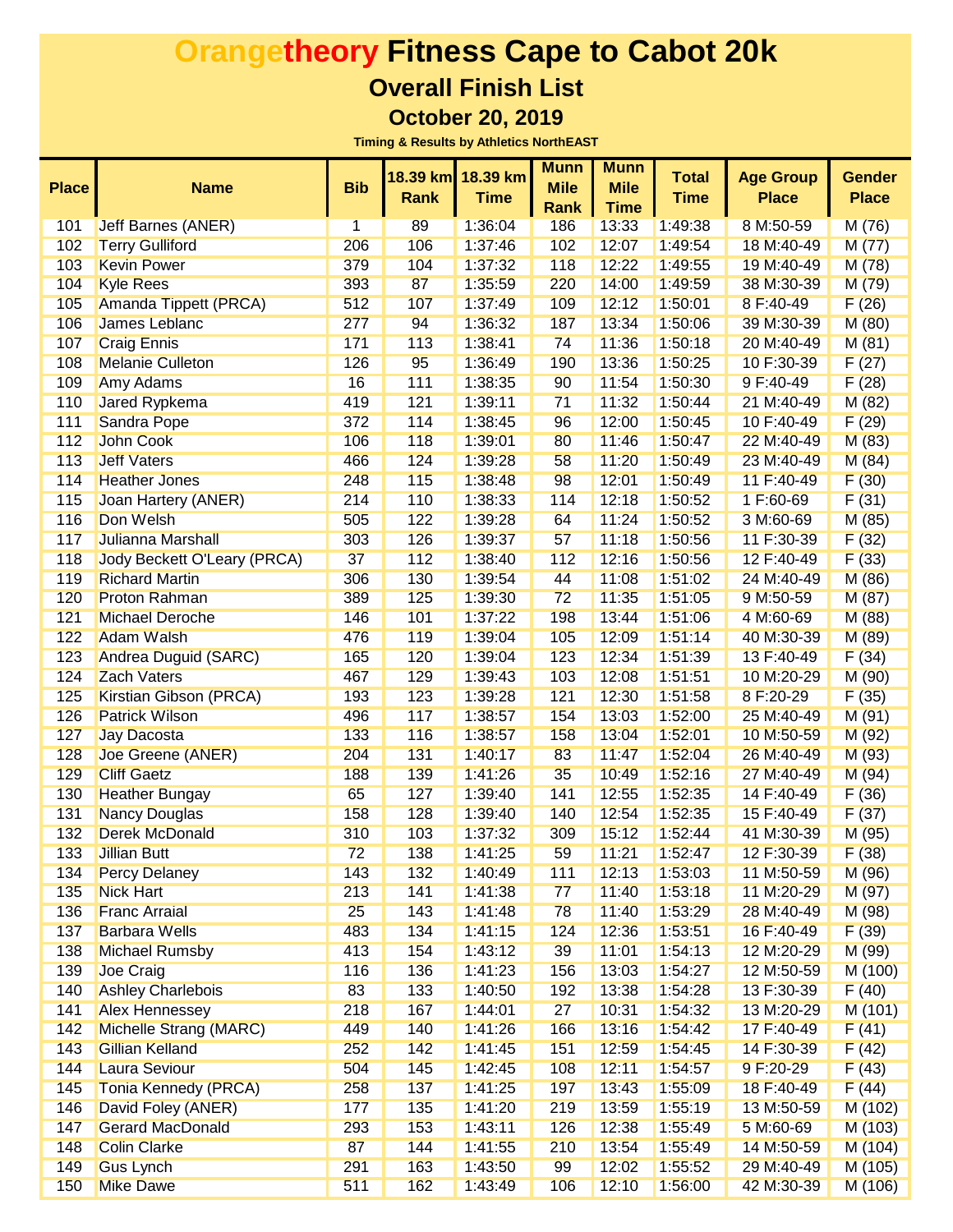|              |                              |            | 18.39 km    | 18.39 km    | <b>Munn</b> | <b>Munn</b> | <b>Total</b> | <b>Age Group</b> | <b>Gender</b> |
|--------------|------------------------------|------------|-------------|-------------|-------------|-------------|--------------|------------------|---------------|
| <b>Place</b> | <b>Name</b>                  | <b>Bib</b> | <b>Rank</b> | <b>Time</b> | <b>Mile</b> | <b>Mile</b> | <b>Time</b>  | <b>Place</b>     | <b>Place</b>  |
|              |                              |            |             |             | <b>Rank</b> | <b>Time</b> |              |                  |               |
| 151          | <b>Lisa Cook</b>             | 107        | 147         | 1:42:53     | 162         | 13:08       | 1:56:02      | 15 F:30-39       | F(45)         |
| 152          | <b>Catherine Laechelin</b>   | 271        | 175         | 1:44:55     | 45          | 11:09       | 1:56:04      | 16 F:30-39       | F(46)         |
| 153          | <b>Corey Brown</b>           | 61         | 152         | 1:43:09     | 170         | 13:21       | 1:56:31      | 30 M:40-49       | M (107)       |
| 154          | <b>Tara Corbett</b>          | 110        | 156         | 1:43:32     | 150         | 12:59       | 1:56:31      | 19 F:40-49       | F(47)         |
| 155          | Virginia Hobbs (PRCA)        | 224        | 148         | 1:43:04     | 182         | 13:30       | 1:56:35      | 17 F:30-39       | F(48)         |
| 156          | lan Deveau                   | 148        | 149         | 1:43:05     | 184         | 13:31       | 1:56:36      | 43 M:30-39       | M (108)       |
| 157          | Juliette Ryan (ANER)         | 417        | 161         | 1:43:46     | 136         | 12:52       | 1:56:39      | 10 F:20-29       | F(49)         |
| 158          | <b>Tyler Brack</b>           | 54         | 170         | 1:44:23     | 113         | 12:16       | 1:56:39      | 44 M:30-39       | M (109)       |
| 159          | Denise Martin (ANER)         | 304        | 164         | 1:43:52     | 143         | 12:55       | 1:56:48      | 20 F:40-49       | F(50)         |
| 160          | C.J. Nolan (ANER)            | 344        | 159         | 1:43:39     | 164         | 13:09       | 1:56:48      | 31 M:40-49       | M (110)       |
| 161          | <b>Lily Forsythe</b>         | 181        | 155         | 1:43:28     | 173         | 13:24       | 1:56:52      | 11 F:20-29       | F(51)         |
| 162          | <b>Douglas Kirby</b>         | 265        | 150         | 1:43:06     | 206         | 13:49       | 1:56:56      | 15 M:50-59       | M(111)        |
| 163          | <b>Neal Philpott (PRCA)</b>  | 365        | 165         | 1:43:58     | 147         | 12:58       | 1:56:57      | 45 M:30-39       | M (112)       |
| 164          | <b>Paula Thomas</b>          | 457        | 158         | 1:43:37     | 177         | 13:27       | 1:57:05      | 3 F:50-59        | F(52)         |
| 165          | <b>Pamela Dawe</b>           | 137        | 157         | 1:43:37     | 178         | 13:27       | 1:57:05      | 21 F:40-49       | F(53)         |
| 166          | <b>Deanne Delahunty</b>      | 141        | 146         | 1:42:50     | 239         | 14:14       | 1:57:05      | 22 F:40-49       | F(54)         |
| 167          | <b>Daniel Reid</b>           | 394        | 172         | 1:44:33     | 125         | 12:37       | 1:57:11      | 46 M:30-39       | M (113)       |
| 168          | <b>Tom Burke</b>             | 66         | 177         | 1:45:01     | 117         | 12:21       | 1:57:22      | 6 M:60-69        | M (114)       |
| 169          | <b>Fiona Curtis</b>          | 130        | 169         | 1:44:20     | 157         | 13:04       | 1:57:24      | 23 F:40-49       | F(55)         |
| 170          | <b>Connie Gullage (PRCA)</b> | 205        | 171         | 1:44:23     | 153         | 13:03       | 1:57:26      | 24 F:40-49       | F(56)         |
| 171          | <b>Chris Hodder</b>          | 225        | 151         | 1:43:07     | 258         | 14:28       | 1:57:35      | 32 M:40-49       | M (115)       |
| 172          | <b>Kerry Spurrell (PRCA)</b> | 442        | 178         | 1:45:03     | 130         | 12:41       | 1:57:45      | 25 F:40-49       | F(57)         |
| 173          | <b>Matthew Peddle</b>        | 362        | 160         | 1:43:40     | 225         | 14:07       | 1:57:47      | 33 M:40-49       | M (116)       |
| 174          | <b>Gideon Barker</b>         | 32         | 168         | 1:44:07     | 199         | 13:45       | 1:57:52      | 47 M:30-39       | M (117)       |
| 175          | <b>Martita Lopez</b>         | 285        | 176         | 1:44:55     | 152         | 13:02       | 1:57:57      | 26 F:40-49       | F(58)         |
| 176          | <b>Laura Tuck</b>            | 463        | 181         | 1:45:19     | 133         | 12:47       | 1:58:07      | 27 F:40-49       | F(59)         |
| 177          | <b>Christopher Tobin</b>     | 461        | 166         | 1:44:00     | 227         | 14:08       | 1:58:08      | 48 M:30-39       | M (118)       |
| 178          | <b>Tammy Lahey</b>           | 272        | 182         | 1:45:24     | 132         | 12:46       | 1:58:11      | 4 F:50-59        | F(60)         |
| 179          | <b>Jeff Martin</b>           | 305        | 173         | 1:44:50     | 168         | 13:20       | 1:58:11      | 49 M:30-39       | M (119)       |
| 180          | <b>Steve Macdonald</b>       | 295        | 179         | 1:45:10     | 163         | 13:09       | 1:58:19      | 7 M:60-69        | M (120)       |
| 181          | Anne Stapleton               | 444        | 183         | 1:45:31     | 160         | 13:07       | 1:58:38      | 28 F:40-49       | F(61)         |
| 182          | Juanita Murphy (PRCA)        | 334        | 180         | 1:45:14     | 175         | 13:26       | 1:58:41      | 29 F:40-49       | F(62)         |
| 183          | <b>W</b> George Smith        | 439        | 174         | 1:44:52     | 232         | 14:10       | 1:59:03      | 8 M:60-69        | M (121)       |
| 184          | <b>Sarah Arnott</b>          | 24         | 184         | 1:45:31     | 188         | 13:34       | 1:59:06      | 30 F:40-49       | F(63)         |
| 185          | <b>Ray Clarke</b>            | 90         | 185         | 1:45:43     | 181         | 13:29       | 1:59:13      | 34 M:40-49       | M (122)       |
| 186          | Laura Pike                   | 370        | 186         | 1:45:49     | 174         | 13:25       | 1:59:14      | 31 F:40-49       | F(64)         |
| 187          | Hannah Jardine               | 239        | 191         | 1:46:27     | 137         | 12:53       | 1:59:21      | 12 F:20-29       | F(65)         |
| 188          | <b>Gerry Moylan</b>          | 330        | 196         | 1:47:42     | 88          | 11:54       | 1:59:36      | 9 M:60-69        | M (123)       |
| 189          | Joseph Brown                 | 62         | 187         | 1:45:57     | 202         | 13:47       | 1:59:44      | 10 M:60-69       | M (124)       |
| 190          | <b>Paul Ledrew</b>           | 278        | 188         | 1:46:00     | 200         | 13:45       | 1:59:45      | 35 M:40-49       | M (125)       |
| 191          | <b>Jayson Dalton</b>         | 134        | 190         | 1:46:27     | 185         | 13:31       | 1:59:59      | 4 M: 0-19        | M (126)       |
| 192          | <b>Eoin Mulcahy</b>          | 331        | 202         | 1:47:58     | 110         | 12:13       | 2:00:11      | 50 M:30-39       | M (127)       |
| 193          | <b>Mark J Duplessis</b>      | 166        | 189         | 1:46:13     | 231         | 14:09       | 2:00:23      | 11 M:60-69       | M (128)       |
| 194          | <b>Chris Abbott (ANER)</b>   | 13         | 199         | 1:47:47     | 142         | 12:55       | 2:00:42      | 36 M:40-49       | M (129)       |
| 195          | <b>Stephanie Genge</b>       | 192        | 198         | 1:47:45     | 148         | 12:58       | 2:00:44      | 5 F:50-59        | F(66)         |
| 196          | Jeremy Roop                  | 405        | 209         | 1:48:41     | 101         | 12:06       | 2:00:47      | 37 M:40-49       | M (130)       |
| 197          | <b>Victoria Shute</b>        | 429        | 194         | 1:47:33     | 167         | 13:19       | 2:00:53      | 18 F:30-39       | F(67)         |
| 198          | Angela Norman                | 345        | 201         | 1:47:51     | 159         | 13:06       | 2:00:57      | 19 F:30-39       | F(68)         |
| 199          | <b>Scott Belbin</b>          | 38         | 197         | 1:47:44     | 176         | 13:27       | 2:01:12      | 16 M:50-59       | M(131)        |
| 200          | <b>Ann Cowley</b>            | 115        | 192         | 1:46:56     | 243         | 14:17       | 2:01:13      | 2 F:60-69        | F(69)         |
|              |                              |            |             |             |             |             |              |                  |               |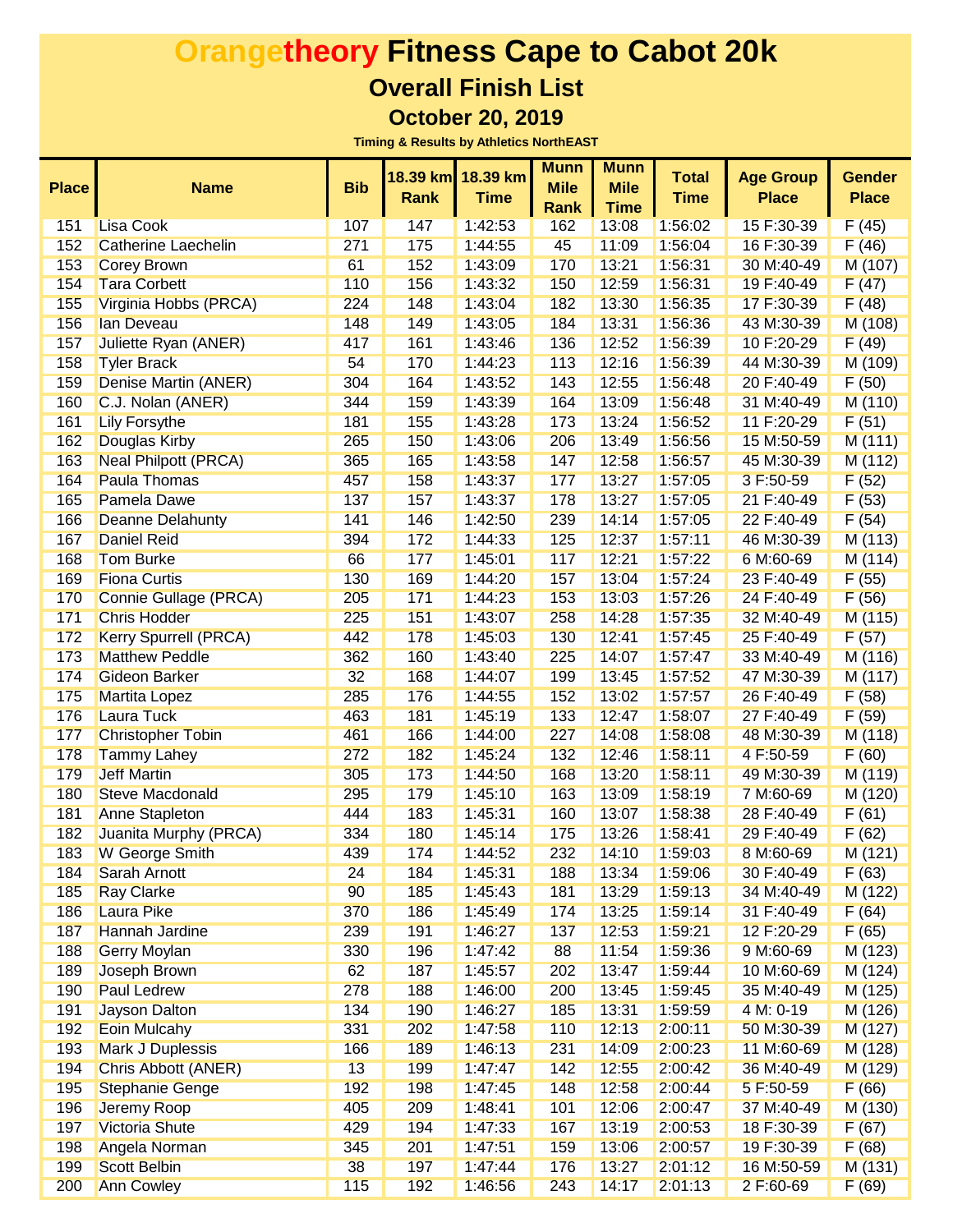| <b>Place</b> | <b>Name</b>                 | <b>Bib</b>     | 18.39 km<br><b>Rank</b> | 18.39 km<br><b>Time</b> | <b>Munn</b><br><b>Mile</b><br><b>Rank</b> | <b>Munn</b><br><b>Mile</b><br><b>Time</b> | <b>Total</b><br><b>Time</b> | <b>Age Group</b><br><b>Place</b> | <b>Gender</b><br><b>Place</b> |
|--------------|-----------------------------|----------------|-------------------------|-------------------------|-------------------------------------------|-------------------------------------------|-----------------------------|----------------------------------|-------------------------------|
| 201          | <b>Ryan Furlong</b>         | 186            | 193                     | 1:47:29                 | 204                                       | 13:48                                     | 2:01:17                     | 51 M:30-39                       | M (132)                       |
| 202          | <b>Glen Marsh</b>           | 302            | 207                     | 1:48:33                 | 146                                       | 12:58                                     | 2:01:31                     | 17 M:50-59                       | M (133)                       |
| 203          | <b>Brad Ball</b>            | 30             | 195                     | 1:47:40                 | 240                                       | 14:15                                     | 2:01:56                     | 38 M:40-49                       | M (134)                       |
| 204          | <b>Craig Gillis</b>         | 196            | 210                     | 1:48:46                 | 189                                       | 13:35                                     | 2:02:21                     | 52 M:30-39                       | M (135)                       |
| 205          | <b>Greg Bonia</b>           | 52             | 206                     | 1:48:32                 | 228                                       | 14:08                                     | 2:02:41                     | 18 M:50-59                       | M (136)                       |
| 206          | <b>Michael Hayward</b>      | 217            | 203                     | 1:48:18                 | 254                                       | 14:25                                     | 2:02:43                     | 39 M:40-49                       | M (137)                       |
| 207          | <b>Mark Hayward</b>         | 216            | 204                     | 1:48:26                 | 242                                       | 14:16                                     | 2:02:43                     | 53 M:30-39                       | M (138)                       |
| 208          | Sarah Knight                | 267            | 208                     | 1:48:37                 | 236                                       | 14:13                                     | 2:02:50                     | $1 F: 0-19$                      | F(70)                         |
| 209          | <b>Alan Doody</b>           | 153            | 216                     | 1:49:37                 | 180                                       | 13:29                                     | 2:03:07                     | 40 M:40-49                       | M (139)                       |
| 210          | Dennis Flynn (ANER)         | 176            | 211                     | 1:48:50                 | 252                                       | 14:22                                     | 2:03:13                     | 19 M:50-59                       | M (140)                       |
| 211          | <b>Yvette Slaney</b>        | 436            | 213                     | 1:49:10                 | 244                                       | 14:17                                     | 2:03:28                     | 6 F:50-59                        | F(71)                         |
| 212          | Spencer Morgan              | 325            | 219                     | 1:49:39                 | 209                                       | 13:54                                     | 2:03:33                     | 12 M:60-69                       | M(141)                        |
| 213          | <b>Desmond Power</b>        | 378            | 200                     | 1:47:48                 | 346                                       | 15:50                                     | 2:03:38                     | 20 M:50-59                       | M (142)                       |
| 214          | <b>Bud Whitten</b>          | 491            | 212                     | 1:48:56                 | 282                                       | 14:44                                     | 2:03:41                     | 21 M:50-59                       | M (143)                       |
| 215          | Noreen Croft                | 124            | 217                     | 1:49:38                 | 271                                       | 14:32                                     | 2:04:11                     | 3 F:60-69                        | F(72)                         |
| 216          | Mark Croft (ANER)           | 123            | 218                     | 1:49:38                 | 272                                       | 14:33                                     | 2:04:11                     | 54 M:30-39                       | M(144)                        |
| 217          | Stephanie Abbott            | 15             | 221                     | 1:50:16                 | 214                                       | 13:56                                     | 2:04:13                     | 20 F:30-39                       | F(73)                         |
| 218          | <b>Chris Dawson</b>         | 138            | 215                     | 1:49:28                 | 283                                       | 14:45                                     | 2:04:14                     | 22 M:50-59                       | M (145)                       |
| 219          | <b>Krista Power</b>         | 380            | 205                     | 1:48:31                 | 345                                       | 15:50                                     | 2:04:21                     | 32 F:40-49                       | F(74)                         |
| 220          | <b>Bernadette Jerrett</b>   | $\overline{7}$ | 225                     | 1:50:20                 | 249                                       | 14:21                                     | 2:04:41                     | 4 F:60-69                        | F(75)                         |
| 221          | Pamela Reid                 | 395            | 222                     | 1:50:18                 | 270                                       | 14:32                                     | 2:04:51                     | 21 F:30-39                       | F(76)                         |
| 222          | <b>Ashley Rumsey</b>        | 414            | 228                     | 1:51:01                 | 208                                       | 13:53                                     | 2:04:54                     | 22 F:30-39                       | F(77)                         |
| 223          | <b>Kelsey Campbell</b>      | 81             | 227                     | 1:50:29                 | 255                                       | 14:26                                     | 2:04:55                     | 13 F:20-29                       | F(78)                         |
| 224          | Mark Wakeham                | 474            | 220                     | 1:49:55                 | 301                                       | 15:03                                     | 2:04:58                     | 14 M:20-29                       | M (146)                       |
| 225          | Jesse Verbiski              | 468            | 223                     | 1:50:19                 | 280                                       | 14:42                                     | 2:05:01                     | 15 M:20-29                       | M (147)                       |
| 226          | Tracy Lacey (ANER)          | 269            | 234                     | 1:51:44                 | 179                                       | 13:29                                     | 2:05:13                     | 33 F:40-49                       | F(79)                         |
| 227          | <b>Kristen Strickland</b>   | 450            | 231                     | 1:51:15                 | 218                                       | 13:58                                     | 2:05:14                     | 23 F:30-39                       | F(80)                         |
| 228          | Shaundar Barbeau            | 508            | 214                     | 1:49:21                 | 349                                       | 15:54                                     | 2:05:15                     | 41 M:40-49                       | M (148)                       |
| 229          | Janice Kennedy              | 257            | 229                     | 1:51:06                 | 247                                       | 14:19                                     | 2:05:25                     | 24 F:30-39                       | F(81)                         |
| 230          | <b>Andrew Tobin (PRCA)</b>  | 460            | 226                     | 1:50:21                 | 311                                       | 15:14                                     | 2:05:35                     | 55 M:30-39                       | M (149)                       |
| 231          | <b>Thea Baird</b>           | 27             | 230                     | 1:51:09                 | 277                                       | 14:41                                     | 2:05:50                     | 34 F:40-49                       | F(82)                         |
| 232          | Melinda Saunders (ANER)     | 422            | 233                     | 1:51:43                 | 253                                       | 14:23                                     | 2:06:07                     | 35 F:40-49                       | F(83)                         |
| 233          | Dana Dillon                 | 151            | 238                     | 1:52:14                 | 215                                       | 13:56                                     | 2:06:10                     | 25 F:30-39                       | F(84)                         |
| 234          | <b>Tracy Reardon</b>        | 392            | 237                     | 1:52:08                 | 229                                       | 14:08                                     | 2:06:16                     | 26 F:30-39                       | F(85)                         |
| 235          | Stephanie Butt (PRCA)       | 76             | 235                     | 1:51:59                 | 248                                       | 14:19                                     | 2:06:18                     | 27 F:30-39                       | F(86)                         |
| 236          | <b>Vince Brake</b>          | 55             | 239                     | 1:52:17                 | 224                                       | 14:05                                     | 2:06:22                     | 42 M:40-49                       | M (150)                       |
| 237          | Vanessa Sutton-Pande        | 451            | 244                     | 1:52:58                 | 191                                       | 13:38                                     | 2:06:36                     | 36 F:40-49                       | F(87)                         |
| 238          | Don Stapleton               | 445            | 236                     | 1:52:04                 | 273                                       | 14:35                                     | 2:06:40                     | 13 M:60-69                       | M(151)                        |
| 239          | <b>Ashley Brett</b>         | 58             | 245                     | 1:52:58                 | 196                                       | 13:43                                     | 2:06:42                     | 28 F:30-39                       | F(88)                         |
| 240          | <b>Emily Sopkowe</b>        | 441            | 251                     | 1:53:43                 | 172                                       | 13:23                                     | 2:07:07                     | 37 F:40-49                       | F(89)                         |
| 241          | Angela Rumbolt              | 412            | 255                     | 1:53:50                 | 171                                       | 13:22                                     | 2:07:13                     | 29 F:30-39                       | F(90)                         |
| 242          | Laura Roche                 | 404            | 232                     | 1:51:40                 | 330                                       | 15:36                                     | 2:07:17                     | 14 F:20-29                       | F(91)                         |
| 243          | <b>Kelly Butt</b>           | 74             | 261                     | 1:54:23                 | 144                                       | 12:55                                     | 2:07:18                     | 56 M:30-39                       | M (152)                       |
| 244          | Lori Dalton (PRCA)          | 135            | 250                     | 1:53:43                 | 203                                       | 13:47                                     | 2:07:30                     | 38 F:40-49                       | F(92)                         |
| 245          | <b>Erin Gillis</b>          | 197            | 247                     | 1:53:20                 | 246                                       | 14:18                                     | 2:07:39                     | 30 F:30-39                       | F(93)                         |
| 246          | <b>Trevor Mercer (PRCA)</b> | 319            | 246                     | 1:53:07                 | 269                                       | 14:32                                     | 2:07:39                     | 43 M:40-49                       | M (153)                       |
| 247          | Linda Jewell                | 243            | 252                     | 1:53:44                 | 216                                       | 13:57                                     | 2:07:41                     | 31 F:30-39                       | F(94)                         |
| 248          | <b>Matthew Determan</b>     | 147            | 224                     | 1:50:19                 | 393                                       | 17:22                                     | 2:07:41                     | 57 M:30-39                       | M (154)                       |
| 249          | Krista Burton (PRCA)        | 68             | 254                     | 1:53:46                 | 211                                       | 13:55                                     | 2:07:42                     | 15 F:20-29                       | F(95)                         |
| 250          | Krista Butt (PRCA)          | 75             | 253                     | 1:53:46                 | 213                                       | 13:56                                     | 2:07:42                     | 39 F:40-49                       | F(96)                         |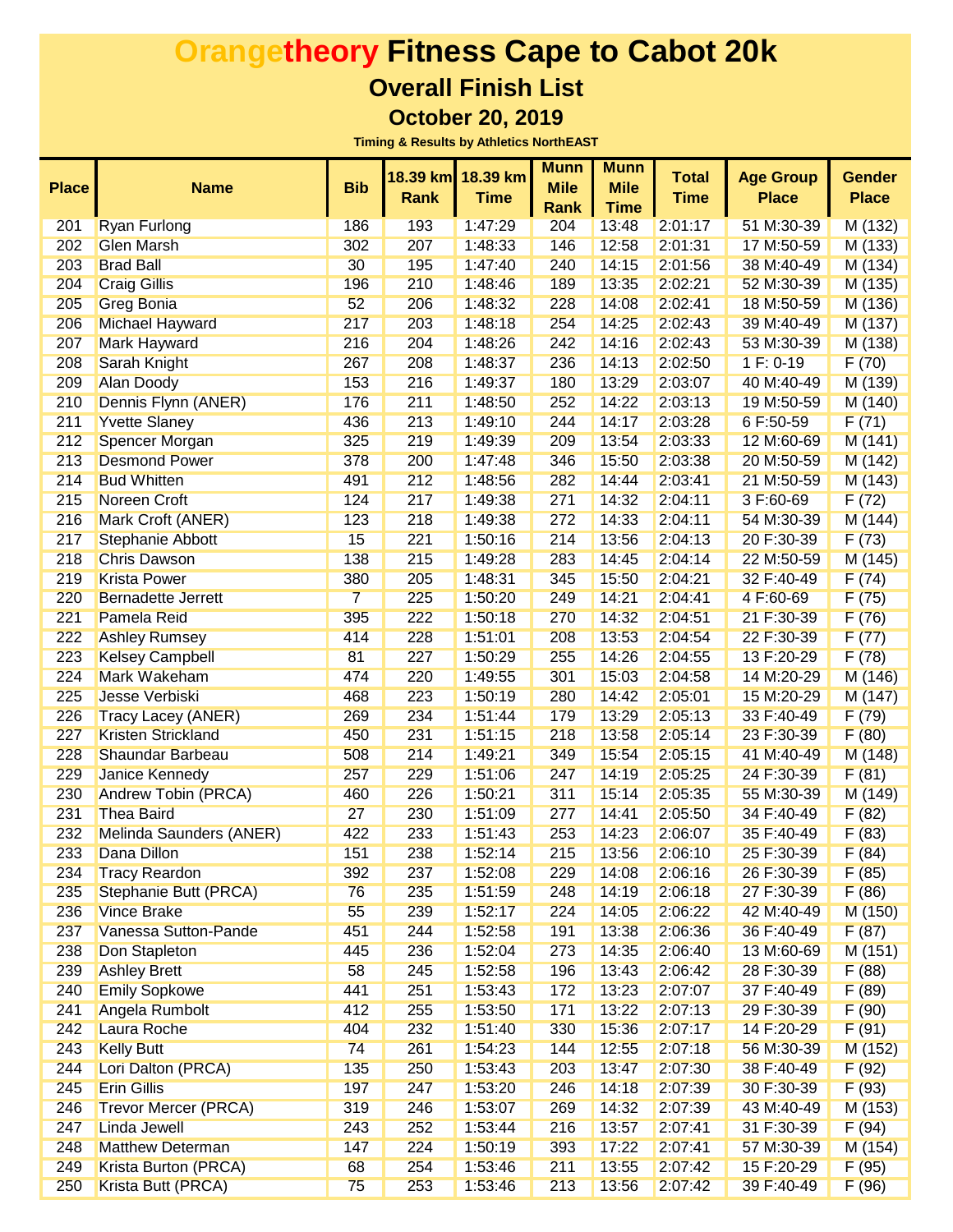|              |                               |            |             |             | <b>Munn</b> | <b>Munn</b> |              |                  |               |
|--------------|-------------------------------|------------|-------------|-------------|-------------|-------------|--------------|------------------|---------------|
| <b>Place</b> | <b>Name</b>                   | <b>Bib</b> | 18.39 km    | 18.39 km    | <b>Mile</b> | <b>Mile</b> | <b>Total</b> | <b>Age Group</b> | <b>Gender</b> |
|              |                               |            | <b>Rank</b> | <b>Time</b> | Rank        | <b>Time</b> | <b>Time</b>  | <b>Place</b>     | <b>Place</b>  |
| 251          | Paula McCormick               | 309        | 248         | 1:53:21     | 275         | 14:36       | 2:07:58      | 40 F:40-49       | F(97)         |
| 252          | <b>Tanis Adey</b>             | 17         | 243         | 1:52:58     | 294         | 15:00       | 2:07:58      | 7 F:50-59        | F(98)         |
| 253          | <b>Matt Drover</b>            | 164        | 256         | 1:54:09     | 222         | 14:01       | 2:08:10      | 58 M:30-39       | M (155)       |
| 254          | Gina White (MARC)             | 489        | 241         | 1:52:41     | 321         | 15:29       | 2:08:10      | 32 F:30-39       | F(99)         |
| 255          | Marina Bateman-Vautier (PRCA) | 36         | 242         | 1:52:47     | 327         | 15:35       | 2:08:22      | 41 F:40-49       | F(100)        |
| 256          | <b>Allison Wade</b>           | 471        | 260         | 1:54:19     | 226         | 14:08       | 2:08:27      | 33 F:30-39       | F(101)        |
| 257          | <b>Andrea Tawes</b>           | 455        | 259         | 1:54:19     | 250         | 14:21       | 2:08:40      | 42 F:40-49       | F(102)        |
| 258          | Amanda Dermody                | 145        | 257         | 1:54:10     | 262         | 14:30       | 2:08:40      | 43 F:40-49       | F(103)        |
| 259          | <b>Andrea White</b>           | 488        | 258         | 1:54:14     | 257         | 14:27       | 2:08:41      | 44 F:40-49       | F(104)        |
| 260          | Kristi Simms (PRCA)           | 432        | 266         | 1:55:11     | 194         | 13:39       | 2:08:51      | 45 F:40-49       | F(105)        |
| 261          | <b>Cynthia Slade</b>          | 435        | 249         | 1:53:42     | 308         | 15:10       | 2:08:53      | 46 F:40-49       | F(106)        |
| 262          | <b>Shawna Gladney</b>         | 198        | 263         | 1:54:52     | 221         | 14:00       | 2:08:53      | 34 F:30-39       | F(107)        |
| 263          | <b>Alex Conrad</b>            | 105        | 240         | 1:52:23     | 383         | 16:51       | 2:09:15      | 59 M:30-39       | M (156)       |
| 264          | Carrie Hyde (PRCA)            | 234        | 264         | 1:54:53     | 268         | 14:32       | 2:09:25      | 47 F:40-49       | F(108)        |
| 265          | <b>William Bishop</b>         | 45         | 272         | 1:56:02     | 183         | 13:30       | 2:09:32      | 60 M:30-39       | M (157)       |
| 266          | <b>Glenn Dooley</b>           | 154        | 262         | 1:54:30     | 319         | 15:27       | 2:09:58      | 44 M:40-49       | M (158)       |
| 267          | <b>Michelle Murphy</b>        | 337        | 265         | 1:54:58     | 295         | 15:00       | 2:09:58      | 48 F:40-49       | F(109)        |
| 268          | <b>Amy Fowler</b>             | 182        | 268         | 1:55:42     | 259         | 14:28       | 2:10:11      | 35 F:30-39       | F(110)        |
| 269          | <b>Greg Butler</b>            | 71         | 269         | 1:55:44     | 274         | 14:35       | 2:10:19      | 61 M:30-39       | M (159)       |
| 270          | <b>Andrew O'Brien</b>         | 351        | 274         | 1:56:27     | 217         | 13:57       | 2:10:25      | 62 M:30-39       | M (160)       |
| 271          | <b>Deanne Cumby</b>           | 127        | 276         | 1:56:41     | 233         | 14:10       | 2:10:52      | 36 F:30-39       | F(111)        |
| 272          | Amanda Whelan                 | 486        | 273         | 1:56:03     | 287         | 14:48       | 2:10:52      | 37 F:30-39       | F(112)        |
| 273          | <b>Jack Hickman</b>           | 222        | 291         | 1:58:07     | 145         | 12:55       | 2:11:02      | 14 M:60-69       | M(161)        |
| 274          | <b>Kathleen Parewick</b>      | 358        | 278         | 1:56:53     | 235         | 14:12       | 2:11:05      | 8 F:50-59        | F(113)        |
| 275          | <b>Trina Simms</b>            | 433        | 270         | 1:55:52     | 313         | 15:18       | 2:11:10      | 49 F:40-49       | F(114)        |
| 276          | Craig Loveless (PRCA)         | 287        | 267         | 1:55:22     | 344         | 15:48       | 2:11:11      | 45 M:40-49       | M (162)       |
| 277          | <b>Stephen Burrows</b>        | 67         | 277         | 1:56:45     | 286         | 14:47       | 2:11:32      | 15 M:60-69       | M (163)       |
| 278          | Donna Burt                    | 3          | 281         | 1:57:03     | 260         | 14:29       | 2:11:32      | 9 F:50-59        | F(115)        |
| 279          | <b>Gillian Halliday</b>       | 208        | 275         | 1:56:40     | 291         | 14:54       | 2:11:34      | 50 F:40-49       | F(116)        |
| 280          | Pat Nowotczynski              | 349        | 288         | 1:57:56     | 201         | 13:45       | 2:11:42      | 46 M:40-49       | M (164)       |
| 281          | Lynn Whitten                  | 492        | 279         | 1:56:54     | 290         | 14:52       | 2:11:46      | 38 F:30-39       | F(117)        |
| 282          | <b>Veronique Shanks</b>       | 426        | 271         | 1:56:00     | 353         | 16:03       | 2:12:04      | 39 F:30-39       | F(118)        |
| 283          | <b>Liam Walsh Sr</b>          | 482        | 284         | 1:57:22     | 285         | 14:47       | 2:12:09      | 47 M:40-49       | M (165)       |
| 284          | Maria Foley (ANER)            | 178        | 283         | 1:57:12     | 300         | 15:03       | 2:12:15      | 51 F:40-49       | F(119)        |
| 285          | <b>Renee Roule</b>            | 410        | 280         | 1:56:58     | 315         | 15:20       | 2:12:18      | 10 F:50-59       | F(120)        |
| 286          | <b>Tina Taylor</b>            | 456        | 282         | 1:57:08     | 317         | 15:25       | 2:12:33      | 52 F:40-49       | F(121)        |
| 287          | Tanya Jones (ANER)            | 249        | 290         | 1:58:01     | 279         | 14:42       | 2:12:43      | 53 F:40-49       | F(122)        |
| 288          | <b>Desirea Green</b>          | 203        | 286         | 1:57:28     | 331         | 15:40       | 2:13:09      | 40 F:30-39       | F(123)        |
| 289          | <b>Tiah Pelley</b>            | 363        | 285         | 1:57:28     | 340         | 15:43       | 2:13:12      | 41 F:30-39       | F(124)        |
| 290          | <b>Robin Ryan</b>             | 418        | 289         | 1:57:59     | 310         | 15:13       | 2:13:12      | 42 F:30-39       | F(125)        |
| 291          | <b>Meghan Power</b>           | 382        | 303         | 1:59:31     | 195         | 13:42       | 2:13:14      | 16 F:20-29       | F(126)        |
| 292          | <b>Michelle Jenkins</b>       | 241        | 295         | 1:59:07     | 245         | 14:17       | 2:13:24      | 54 F:40-49       | F(127)        |
| 293          | Marissa Van Harmelen          | 465        | 296         | 1:59:16     | 241         | 14:16       | 2:13:33      | 17 F:20-29       | F(128)        |
| 294          | <b>Melissa Cormier</b>        | 113        | 294         | 1:58:48     | 293         | 14:59       | 2:13:47      | 11 F:50-59       | F(129)        |
| 295          | Simone Quinlan                | 387        | 287         | 1:57:48     | 356         | 16:04       | 2:13:53      | 12 F:50-59       | F(130)        |
| 296          | <b>Sally Best</b>             | 42         | 301         | 1:59:24     | 261         | 14:29       | 2:13:53      | 55 F:40-49       | F(131)        |
| 297          | <b>Peter Russell</b>          | 415        | 300         | 1:59:23     | 264         | 14:30       | 2:13:54      | 48 M:40-49       | M (166)       |
| 298          | <b>Sarah Pike</b>             | 371        | 307         | 1:59:51     | 230         | 14:08       | 2:14:00      | 18 F:20-29       | F(132)        |
| 299          | <b>Tracy Kerrivan</b>         | 261        | 299         | 1:59:18     | 302         | 15:04       | 2:14:23      | 43 F:30-39       | F(133)        |
| 300          | Jacqueline Rideout            | 398        | 298         | 1:59:18     | 303         | 15:05       | 2:14:23      | 44 F:30-39       | F(134)        |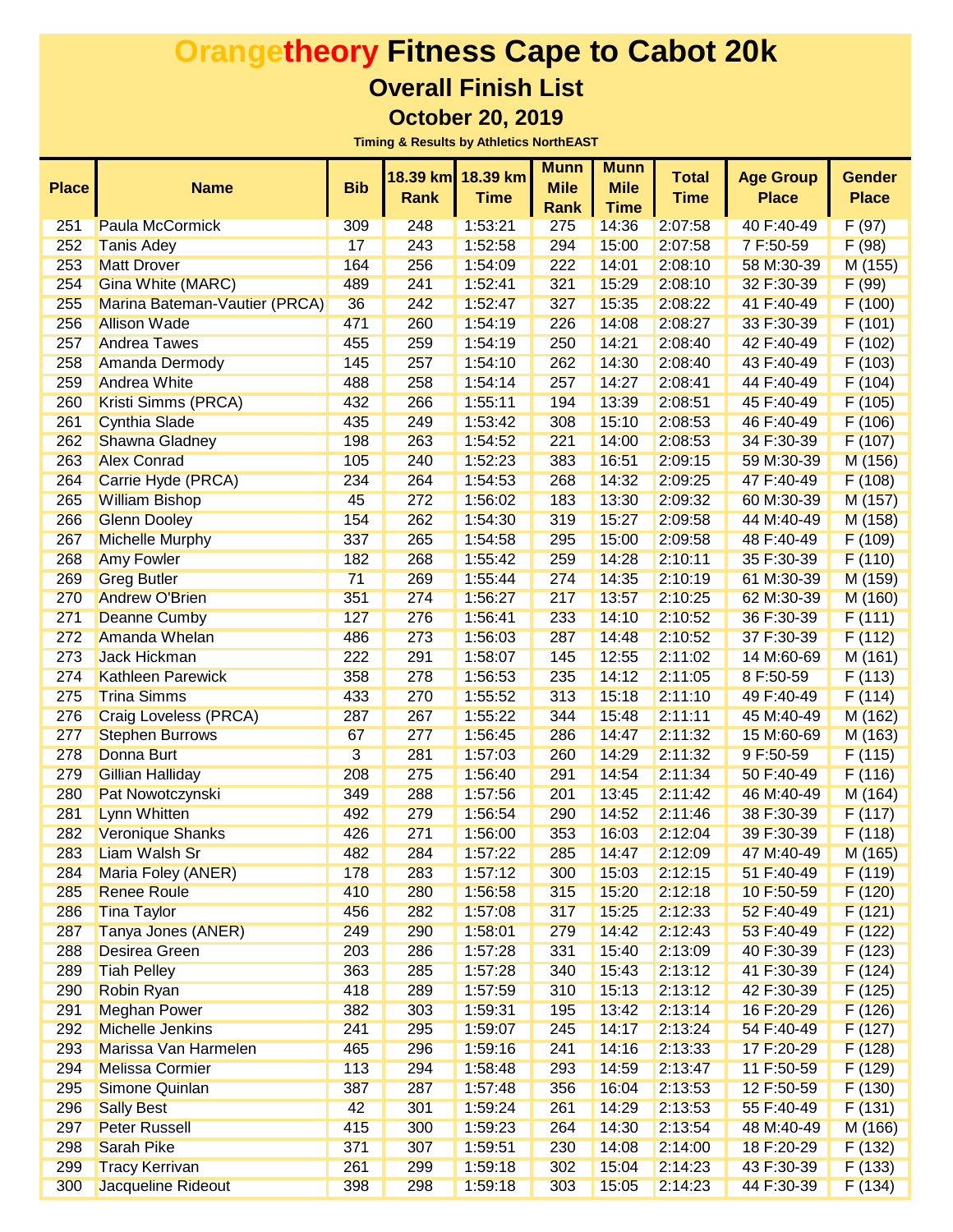|              |                               |            |             |             | <b>Munn</b> | <b>Munn</b> |              |                  |               |
|--------------|-------------------------------|------------|-------------|-------------|-------------|-------------|--------------|------------------|---------------|
| <b>Place</b> | <b>Name</b>                   | <b>Bib</b> | 18.39 km    | 18.39 km    | <b>Mile</b> | <b>Mile</b> | <b>Total</b> | <b>Age Group</b> | <b>Gender</b> |
|              |                               |            | <b>Rank</b> | <b>Time</b> | <b>Rank</b> | <b>Time</b> | <b>Time</b>  | <b>Place</b>     | <b>Place</b>  |
| 301          | <b>Meghan Forsyth</b>         | 180        | 297         | 1:59:18     | 304         | 15:05       | 2:14:23      | 45 F:30-39       | F(135)        |
| 302          | Yvonne Day (NWRC)             | 139        | 293         | 1:58:26     | 357         | 16:05       | 2:14:31      | 13 F:50-59       | F(136)        |
| 303          | <b>Susan Barry</b>            | 34         | 308         | 2:00:00     | 278         | 14:42       | 2:14:42      | 19 F:20-29       | F(137)        |
| 304          | <b>Florence Barron (ANER)</b> | 33         | 302         | 1:59:26     | 314         | 15:19       | 2:14:45      | 1 F:80-99        | F(138)        |
| 305          | Wanda Wadman                  | 473        | 304         | 1:59:32     | 316         | 15:22       | 2:14:54      | 14 F:50-59       | F(139)        |
| 306          | <b>Lauren Murphy</b>          | 335        | 310         | 2:00:10     | 289         | 14:50       | 2:15:00      | 46 F:30-39       | F(140)        |
| 307          | <b>Deidre Pike</b>            | 369        | 306         | 1:59:51     | 333         | 15:40       | 2:15:32      | 56 F:40-49       | F(141)        |
| 308          | <b>Bill Saunders</b>          | 421        | 292         | 1:58:25     | 389         | 17:08       | 2:15:34      | 1 M:70-79        | M (167)       |
| 309          | <b>Harvey Collett</b>         | 100        | 311         | 2:00:37     | 339         | 15:43       | 2:16:20      | 23 M:50-59       | M (168)       |
| 310          | <b>Ashley Power-Stack</b>     | 384        | 309         | 2:00:03     | 374         | 16:37       | 2:16:40      | 47 F:30-39       | F(142)        |
| 311          | <b>Michelle Mullaley</b>      | 332        | 312         | 2:00:42     | 362         | 16:18       | 2:17:00      | 48 F:30-39       | F(143)        |
| 312          | <b>Alexandra States</b>       | 446        | 318         | 2:02:12     | 288         | 14:49       | 2:17:01      | 20 F:20-29       | F(144)        |
| 313          | <b>Kelly Foote</b>            | 179        | 305         | 1:59:36     | 398         | 17:26       | 2:17:02      | 57 F:40-49       | F(145)        |
| 314          | <b>Leah Dooley</b>            | 155        | 315         | 2:02:02     | 306         | 15:07       | 2:17:09      | 58 F:40-49       | F(146)        |
| 315          | Lorelei Kelly                 | 255        | 321         | 2:02:56     | 238         | 14:13       | 2:17:10      | 59 F:40-49       | F(147)        |
| 316          | <b>Lisa Hounsell Clarke</b>   | 229        | 322         | 2:02:57     | 237         | 14:13       | 2:17:10      | 60 F:40-49       | F(148)        |
| 317          | Paula Corcoran                | 112        | 313         | 2:01:47     | 328         | 15:35       | 2:17:23      | 61 F:40-49       | F(149)        |
| 318          | <b>Susan Newhook</b>          | 342        | 314         | 2:01:47     | 329         | 15:36       | 2:17:23      | 49 F:30-39       | F(150)        |
| 319          | <b>Dennis Yap</b>             | 501        | 319         | 2:02:20     | 305         | 15:06       | 2:17:26      | 49 M:40-49       | M (169)       |
| 320          | <b>Cheryl MacLean</b>         | 297        | 317         | 2:02:08     | 348         | 15:54       | 2:18:02      | 62 F:40-49       | F(151)        |
| 321          | <b>Suzanne Breen</b>          | 56         | 320         | 2:02:46     | 318         | 15:25       | 2:18:11      | 50 F:30-39       | F(152)        |
| 322          | <b>Tanya Keough</b>           | 260        | 327         | 2:04:30     | 207         | 13:51       | 2:18:21      | 63 F:40-49       | F(153)        |
| 323          | <b>Sarah Kirby</b>            | 266        | 328         | 2:04:30     | 212         | 13:55       | 2:18:26      | 51 F:30-39       | F(154)        |
| 324          | <b>John Robinson</b>          | 402        | 316         | 2:02:08     | 364         | 16:20       | 2:18:29      | 63 M:30-39       | M (170)       |
| 325          | <b>Jennifer Eisenhauer</b>    | 167        | 329         | 2:04:31     | 251         | 14:22       | 2:18:53      | 52 F:30-39       | F(155)        |
| 326          | Sabrina Morgan                | 324        | 330         | 2:04:40     | 292         | 14:57       | 2:19:38      | 64 F:40-49       | F(156)        |
| 327          | <b>Kelly Johnson</b>          | 246        | 334         | 2:05:11     | 276         | 14:40       | 2:19:52      | 65 F:40-49       | F(157)        |
| 328          | <b>Ashleigh Collett</b>       | 99         | 326         | 2:03:39     | 360         | 16:15       | 2:19:55      | 21 F:20-29       | F(158)        |
| 329          | Liam Walsh Jr                 | 481        | 323         | 2:02:59     | 386         | 16:58       | 2:19:57      | 16 M:20-29       | M(171)        |
| 330          | <b>Rena Hutchings</b>         | 233        | 325         | 2:03:26     | 379         | 16:40       | 2:20:07      | 15 F:50-59       | F(159)        |
| 331          | <b>Richard Wright</b>         | 500        | 331         | 2:04:41     | 325         | 15:34       | 2:20:15      | 50 M:40-49       | M(172)        |
| 332          | Joanne Lush                   | 289        | 336         | 2:05:46     | 267         | 14:31       | 2:20:18      | 66 F:40-49       | F(160)        |
| 333          | Joe Ryan                      | 11         | 341         | 2:05:52     | 263         | 14:30       | 2:20:23      | 2 M:70-79        | M (173)       |
| 334          | <b>Rosalind Whitten</b>       | 493        | 333         | 2:04:49     | 335         | 15:41       | 2:20:31      | 16 F:50-59       | F(161)        |
| 335          | <b>Janine Hynes</b>           | 235        | 349         | 2:06:47     | 223         | 14:03       | 2:20:50      | 67 F:40-49       | F(162)        |
| 336          | <b>Kim Hickman</b>            | 509        | 357         | 2:07:51     | 161         | 13:07       | 2:20:58      | 22 F:20-29       | F(163)        |
| 337          | <b>Hannah Munro</b>           | 333        | 348         | 2:06:46     | 266         | 14:31       | 2:21:18      | 53 F:30-39       | F(164)        |
| 338          | <b>Paul Dillon</b>            | 5          | 324         | 2:03:08     | 414         | 18:12       | 2:21:20      | 51 M:40-49       | M (174)       |
| 339          | <b>Krista Hillier</b>         | 223        | 340         | 2:05:52     | 322         | 15:30       | 2:21:23      | 54 F:30-39       | F(165)        |
| 340          | <b>Amanda Frost</b>           | 185        | 338         | 2:05:49     | 326         | 15:35       | 2:21:24      | 55 F:30-39       | F(166)        |
| 341          | Melanie O'Brien               | 352        | 337         | 2:05:48     | 347         | 15:53       | 2:21:42      | 23 F:20-29       | F(167)        |
| 342          | <b>Lisa Curnew</b>            | 129        |             | 2:04:49     |             | 16:58       | 2:21:47      | 68 F:40-49       |               |
| 343          | Nicole Legge                  |            | 332         | 2:06:12     | 387         |             | 2:22:16      |                  | F(168)        |
| 344          | <b>Charlene Serdan</b>        | 280        | 344         |             | 355         | 16:04       |              | 56 F:30-39       | F(169)        |
|              |                               | 425        | 342         | 2:06:04     | 380         | 16:43       | 2:22:47      | 17 F:50-59       | F(170)        |
| 345          | Donna Wadden                  | 469        | 359         | 2:08:23     | 256         | 14:26       | 2:22:50      | 5 F:60-69        | F(171)        |
| 346          | Rachel Boehm                  | 50         | 350         | 2:07:02     | 350         | 15:57       | 2:23:00      | 18 F:50-59       | F(172)        |
| 347          | <b>Wendy Walsh</b>            | 480        | 335         | 2:05:17     | 413         | 18:00       | 2:23:18      | 69 F:40-49       | F(173)        |
| 348          | Donna Ballard                 | 31         | 354         | 2:07:38     | 341         | 15:44       | 2:23:22      | 19 F:50-59       | F(174)        |
| 349          | <b>Kristen Blackmore</b>      | 46         | 355         | 2:07:50     | 336         | 15:41       | 2:23:32      | 57 F:30-39       | F(175)        |
| 350          | <b>Becky Hickman</b>          | 221        | 356         | 2:07:50     | 334         | 15:41       | 2:23:32      | 24 F:20-29       | F(176)        |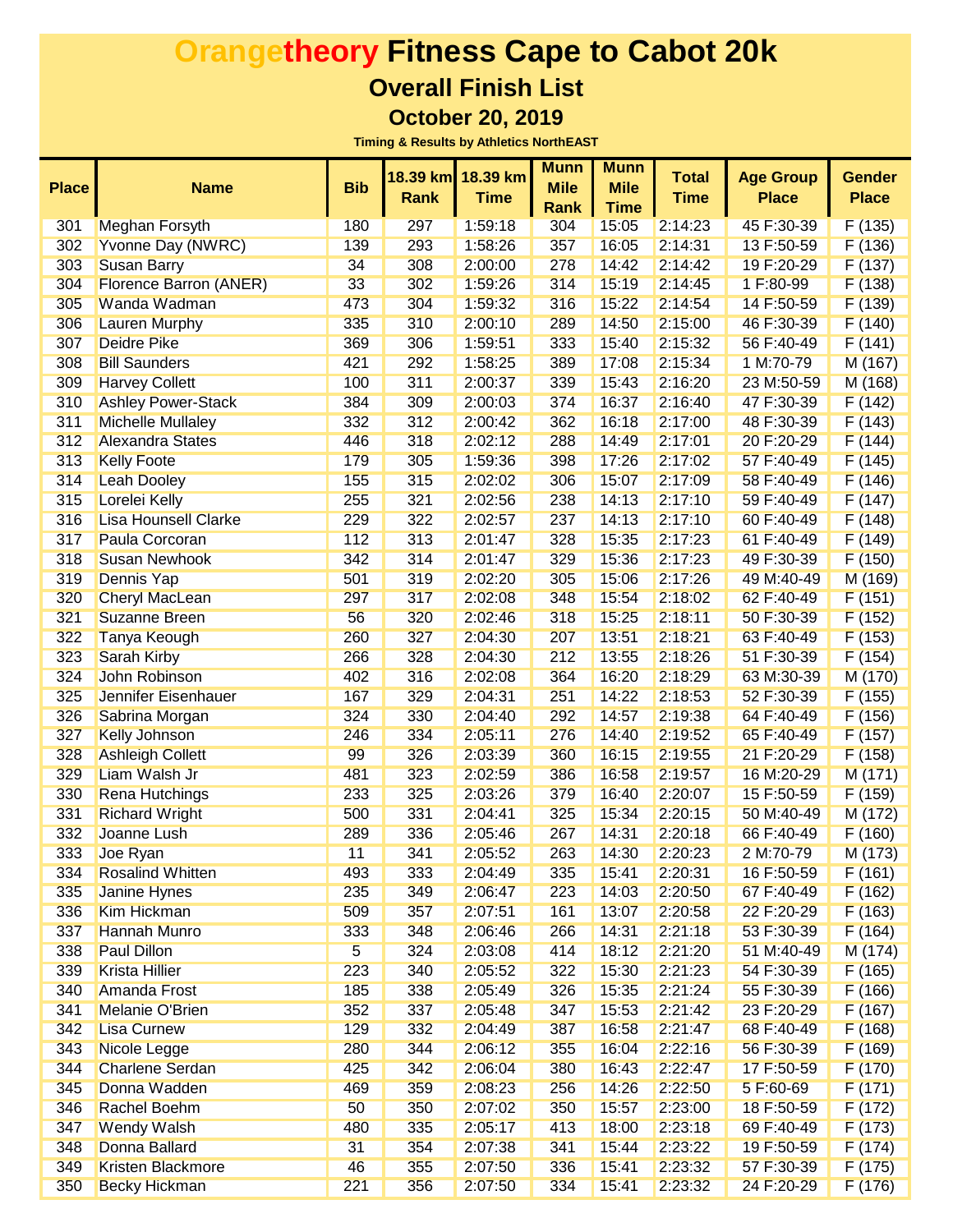|              |                            |                | 18.39 km | 18.39 km    | <b>Munn</b> | <b>Munn</b> | <b>Total</b> | <b>Age Group</b> | <b>Gender</b> |
|--------------|----------------------------|----------------|----------|-------------|-------------|-------------|--------------|------------------|---------------|
| <b>Place</b> | <b>Name</b>                | <b>Bib</b>     | Rank     | <b>Time</b> | <b>Mile</b> | <b>Mile</b> | <b>Time</b>  | <b>Place</b>     | <b>Place</b>  |
|              |                            |                |          |             | Rank        | <b>Time</b> |              |                  |               |
| 351          | <b>Sara Siebert</b>        | 430            | 367      | 2:09:30     | 234         | 14:11       | 2:23:41      | 70 F:40-49       | F(177)        |
| 352          | <b>Tammy King</b>          | 263            | 343      | 2:06:07     | 405         | 17:39       | 2:23:46      | 58 F:30-39       | F(178)        |
| 353          | Anna Linegar               | 282            | 373      | 2:10:08     | 193         | 13:39       | 2:23:47      | 59 F:30-39       | F(179)        |
| 354          | <b>Gale Gillingham</b>     | 195            | 346      | 2:06:27     | 395         | 17:24       | 2:23:51      | 71 F:40-49       | F(180)        |
| 355          | <b>Cora Leigh Pike</b>     | 367            | 347      | 2:06:27     | 397         | 17:24       | 2:23:52      | 60 F:30-39       | F(181)        |
| 356          | <b>Kelly Owens Fowler</b>  | 356            | 360      | 2:08:25     | 366         | 16:21       | 2:24:46      | 20 F:50-59       | F(182)        |
| 357          | Donna Hussey               | 231            | 364      | 2:09:26     | 323         | 15:32       | 2:24:58      | 21 F:50-59       | F(183)        |
| 358          | <b>Gary Kennell</b>        | 259            | 358      | 2:07:55     | 388         | 17:07       | 2:25:02      | 52 M:40-49       | M (175)       |
| 359          | <b>Karen Mercer</b>        | 315            | 345      | 2:06:26     | 419         | 18:42       | 2:25:09      | 61 F:30-39       | F(184)        |
| 360          | Dave Galbraith             | 189            | 366      | 2:09:28     | 342         | 15:44       | 2:25:12      | 24 M:50-59       | M (176)       |
| 361          | <b>Roy McNeill</b>         | 314            | 365      | 2:09:27     | 343         | 15:45       | 2:25:12      | 25 M:50-59       | M (177)       |
| 362          | Derek Scott (PRCA)         | 424            | 352      | 2:07:26     | 408         | 17:50       | 2:25:17      | 26 M:50-59       | M (178)       |
| 363          | <b>Lisa Lovelady</b>       | 286            | 339      | 2:05:50     | 433         | 19:29       | 2:25:19      | 72 F:40-49       | F(185)        |
| 364          | <b>Mike Fleming</b>        | 174            | 353      | 2:07:34     | 407         | 17:45       | 2:25:20      | 16 M:60-69       | M (179)       |
| 365          | <b>Regina Coady</b>        | $\overline{4}$ | 363      | 2:09:12     | 363         | 16:18       | 2:25:31      | 22 F:50-59       | F(186)        |
| 366          | <b>Erin Hoffe</b>          | 227            | 361      | 2:08:36     | 384         | 16:55       | 2:25:32      | 25 F:20-29       | F(187)        |
| 367          | Sara Blake                 | 47             | 362      | 2:08:42     | 382         | 16:50       | 2:25:33      | 26 F:20-29       | F(188)        |
| 368          | <b>Nicole Hutchings</b>    | 232            | 372      | 2:09:48     | 359         | 16:13       | 2:26:01      | 62 F:30-39       | F(189)        |
| 369          | <b>Meghan Fillier</b>      | 173            | 382      | 2:11:16     | 299         | 15:01       | 2:26:17      | 27 F:20-29       | F(190)        |
| 370          | Paula French               | 184            | 371      | 2:09:44     | 372         | 16:33       | 2:26:18      | 73 F:40-49       | F(191)        |
| 371          | Rochelle Abbott (ANER)     | 14             | 380      | 2:11:10     | 307         | 15:10       | 2:26:21      | 74 F:40-49       | F(192)        |
| 372          | <b>Mark Murphy</b>         | 336            | 386      | 2:11:21     | 296         | 15:00       | 2:26:22      | 53 M:40-49       | M (180)       |
| 373          | <b>Valerie Galloway</b>    | 191            | 385      | 2:11:20     | 298         | 15:01       | 2:26:22      | 75 F:40-49       | F(193)        |
| 374          | Natasha Piercey            | 366            | 378      | 2:10:45     | 332         | 15:40       | 2:26:26      | 63 F:30-39       | F(194)        |
| 375          | <b>William Biggin</b>      | 44             | 376      | 2:10:21     | 368         | 16:25       | 2:26:47      | 27 M:50-59       | M(181)        |
| 376          | <b>Rosemarie Baldwin</b>   | 29             | 370      | 2:09:43     | 400         | 17:27       | 2:27:10      | 23 F:50-59       | F(195)        |
| 377          | Dayle Biggin               | 43             | 377      | 2:10:32     | 375         | 16:38       | 2:27:11      | 76 F:40-49       | F(196)        |
| 378          | <b>Carolann Pretty</b>     | 385            | 369      | 2:09:36     | 406         | 17:39       | 2:27:16      | 24 F:50-59       | F(197)        |
| 379          | Jennifer Macdonald         | 294            | 388      | 2:11:45     | 324         | 15:33       | 2:27:18      | 28 F:20-29       | F(198)        |
| 380          | <b>Sherry Glynn</b>        | 202            | 379      | 2:10:53     | 371         | 16:32       | 2:27:25      | 77 F:40-49       | F (199)       |
| 381          | <b>Tina Savoury (PRCA)</b> | 423            | 387      | 2:11:25     | 352         | 16:00       | 2:27:26      | 78 F:40-49       | F(200)        |
| 382          | <b>Amanda Buis</b>         | 64             | 390      | 2:11:45     | 337         | 15:42       | 2:27:28      | 64 F:30-39       | F(201)        |
| 383          | <b>Julie Morris</b>        | 326            | 389      | 2:11:45     | 338         | 15:43       | 2:27:28      | 29 F:20-29       | F(202)        |
| 384          | <b>Alfred Power</b>        | 10             | 391      | 2:12:16     | 312         | 15:14       | 2:27:31      | 28 M:50-59       | M (182)       |
| 385          | <b>Rob Wilson</b>          | 497            | 375      | 2:10:15     | 391         | 17:19       | 2:27:35      | 54 M:40-49       | M (183)       |
| 386          | Ann Wilson                 | 495            | 374      | 2:10:15     | 392         | 17:20       | 2:27:35      | 79 F:40-49       | F(203)        |
| 387          | Laila Brown (ANER)         | 63             | 384      | 2:11:18     | 370         | 16:30       | 2:27:48      | 80 F:40-49       | F(204)        |
| 388          | Vanessa John               | 245            | 394      | 2:13:17     | 265         | 14:31       | 2:27:48      | 65 F:30-39       | F(205)        |
| 389          | <b>Nancy Parsons</b>       | 359            | 368      | 2:09:34     | 415         | 18:18       | 2:27:53      | 25 F:50-59       | F(206)        |
| 390          | <b>Vanessa Farrell</b>     | 172            | 351      | 2:07:22     | 440         | 20:33       | 2:27:56      | 81 F:40-49       | F(207)        |
| 391          | <b>Kim Andrews</b>         | 22             | 381      | 2:11:14     | 381         | 16:48       | 2:28:03      | 82 F:40-49       | F(208)        |
| 392          | <b>Michelle Kelly</b>      | 256            | 383      | 2:11:16     | 385         | 16:57       | 2:28:14      | 66 F:30-39       | F(209)        |
| 393          | <b>Sherri Lockyer</b>      | 283            | 396      | 2:13:32     | 284         | 14:45       | 2:28:18      | 67 F:30-39       | F(210)        |
| 394          | Jennifer Tipple            | 459            | 395      | 2:13:32     | 297         | 15:01       | 2:28:33      | 68 F:30-39       | F(211)        |
| 395          | Erin McGowan (PRCA)        | 312            | 393      | 2:12:35     | 361         | 16:16       | 2:28:52      | 83 F:40-49       | F(212)        |
| 396          | Sue Rideout (PRCA)         | 399            | 392      | 2:12:35     | 369         | 16:29       | 2:29:04      | 84 F:40-49       | F(213)        |
| 397          | <b>Brooke Lundrigan</b>    | 288            | 398      | 2:13:54     | 320         | 15:28       | 2:29:23      | 30 F:20-29       | F(214)        |
| 398          | <b>Tanya Morrissey</b>     | 327            | 397      | 2:13:32     | 378         | 16:39       | 2:30:12      | 85 F:40-49       | F(215)        |
| 399          | <b>Heather Flight</b>      | 175            | 399      | 2:14:26     | 358         | 16:09       | 2:30:35      | 86 F:40-49       | F(216)        |
| 400          | <b>Steven Lockyer</b>      | 284            | 400      | 2:14:27     | 376         | 16:39       | 2:31:07      | 55 M:40-49       | M (184)       |